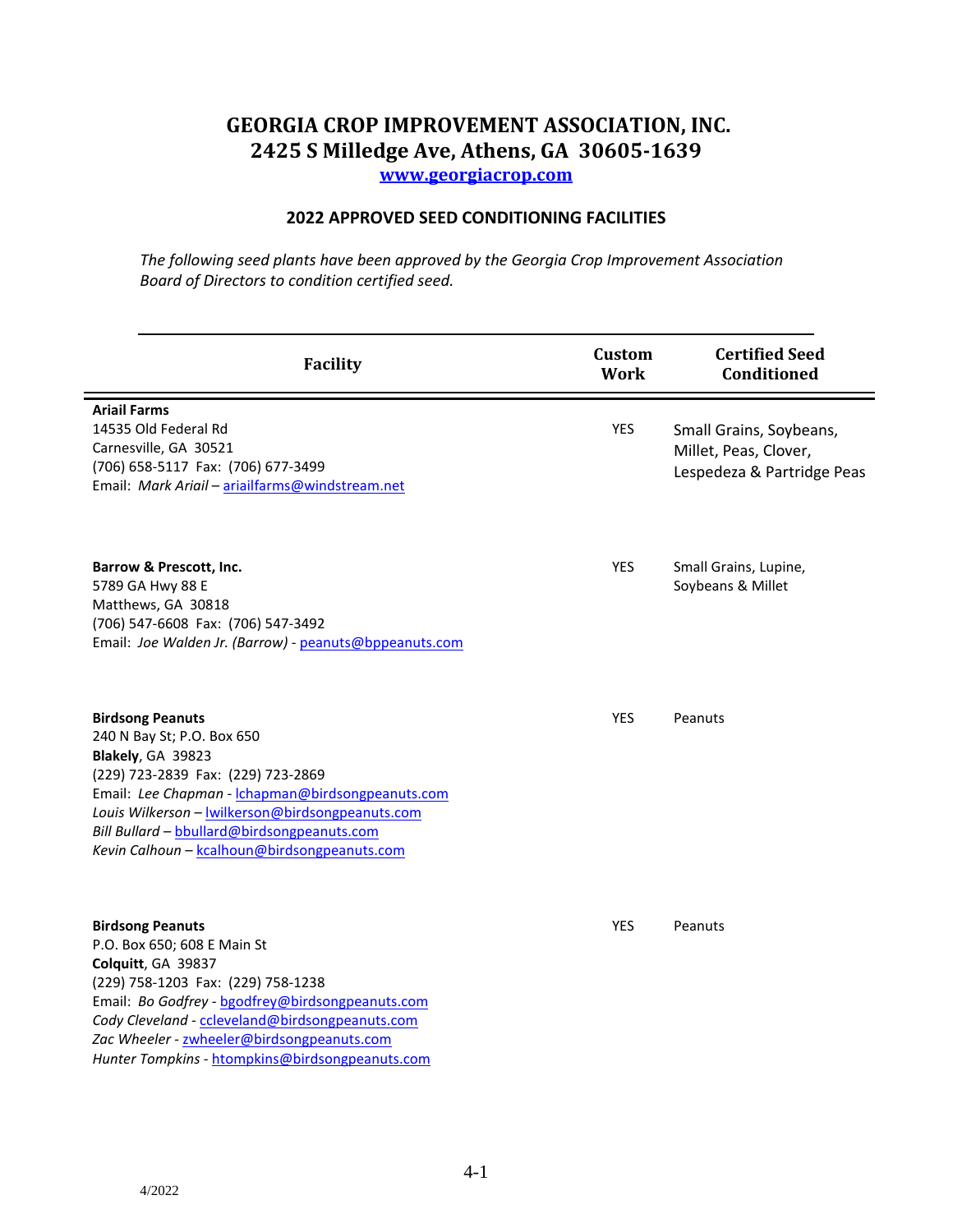| Facility                                                                                                                                                                                                                                                                    | <b>Custom</b><br><b>Work</b> | <b>Certified Seed</b><br><b>Conditioned</b>    |
|-----------------------------------------------------------------------------------------------------------------------------------------------------------------------------------------------------------------------------------------------------------------------------|------------------------------|------------------------------------------------|
| <b>Birdsong Peanuts- Damascus</b><br>8091 Old Damascus Rd; P.O Box 167<br>Damascus, GA 39841<br>(229) 725-3353 Fax: (229) 725-3338<br>Email: Cole McNair - cmcnair@birdsongpeanuts.com<br>Jordan Rowland - jrowland@birdsongpeanuts.com                                     | YES                          | Peanuts                                        |
| <b>Bradbury Farms</b><br>2396 GA Hwy 26<br>Montrose, GA 31065<br>(478) 676-2396<br>Email: George Thompson III (Trey) - tthompson@bfpholdings.com<br>James Johnson - jjohnson@sodmasters.com                                                                                 | <b>NO</b>                    | Small Grains, Soybeans &<br><b>Winter Peas</b> |
| <b>Buffalo Creek Straw &amp; Seed Farm, LLC</b><br>664 Stephens Salem Rd<br>Stephens, GA 30667<br>(706) 340-5669<br>Email: Phil Sanders - familyventure@windstream.net                                                                                                      | <b>NO</b>                    | Small Grains & Soybeans                        |
| <b>Buffalo Peanut Company</b><br>P.O. Box 407; 110 Rosalynn Carter Trail<br>Plains, GA 31780<br>(229) 824-4611 Fax: (229) 824-3578<br>Email: Ben Buchanan - benbuchanan@buffalopeanutcompany.com<br>John Williams / Al Williams / Charles Smith - williamswhseinc@gmail.com | YES                          | Peanuts                                        |
| Cain A.M. Bickley, Inc.<br>218 Camellia Blvd<br>Marshallville, GA 31057<br>(478) 967-2291 Fax: (478) 967-2823<br>Email: Shep Bickley - shep@caincapital.com                                                                                                                 | <b>YES</b>                   | Small Grains, Clover &<br>Soybeans             |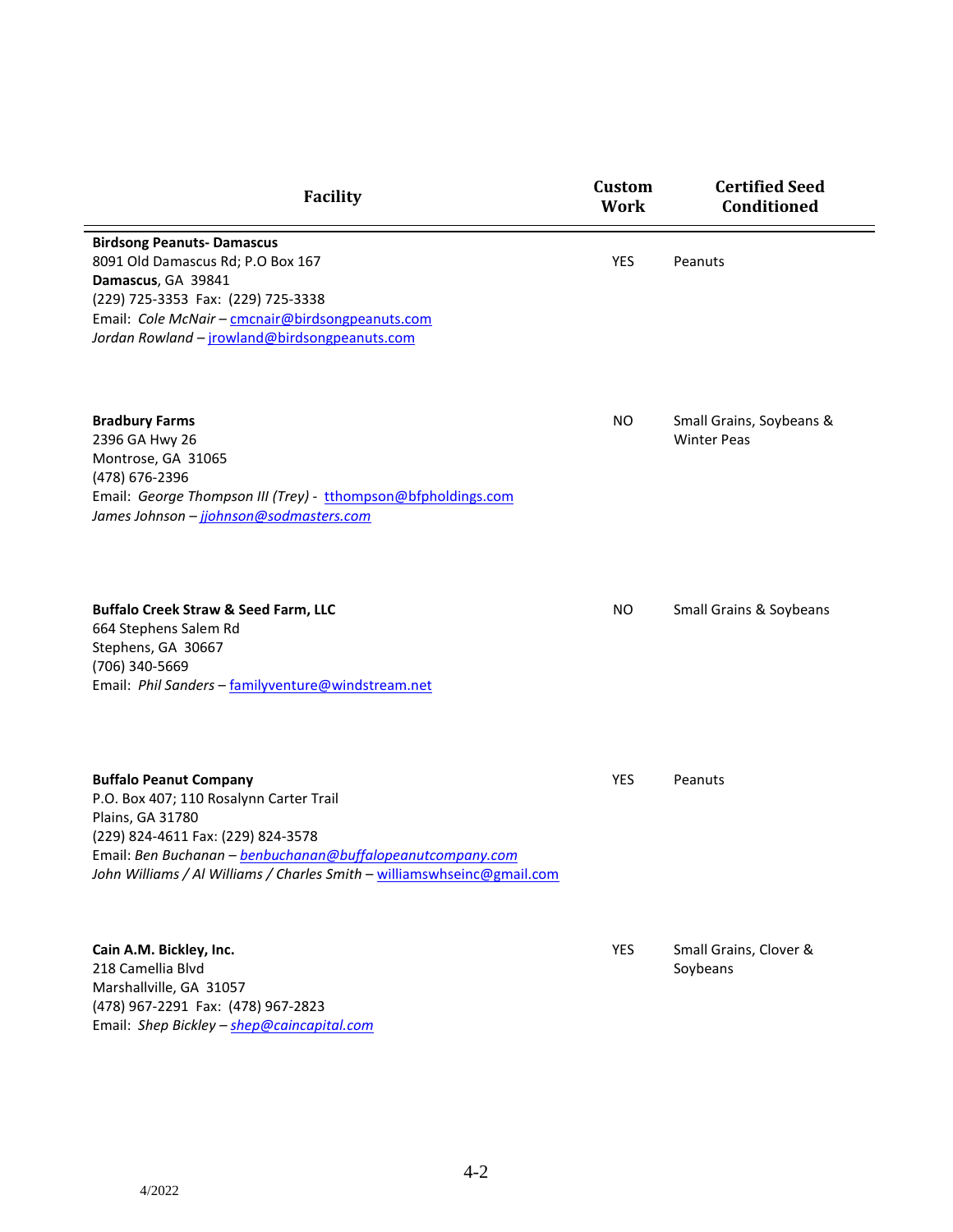| <b>Facility</b>                                                                                                                                                                                                                                            | Custom<br><b>Work</b> | <b>Certified Seed</b><br><b>Conditioned</b> |
|------------------------------------------------------------------------------------------------------------------------------------------------------------------------------------------------------------------------------------------------------------|-----------------------|---------------------------------------------|
| <b>Candler Peanut Company</b><br>805 Southeast Board St.; P.O. Box 716<br>Metter, GA 30439<br>(912) 685-5512 Fax: (912) 685-6510<br>Email: Dale Lanier - candlerpeanut@yahoo.com                                                                           | YES                   | Peanuts                                     |
| Davis Feed and Seed, Inc.<br>1120 S Main St<br>Sylvania, GA 30467<br>(912) 564-7651 Fax: (912) 564-2724<br>Email: Glen T. Davis - davisfeed@planters.net                                                                                                   | YES                   | Small Grains & Soybeans                     |
| <b>Faulk Brothers Farm</b><br>2319 Faulk Rd<br>Dublin, GA 31021<br>(478) 609-1089 Fax: (478) 463-3199<br>Email: Reggie Faulk - faulkbrotherfarms@icloud.com                                                                                                | <b>YES</b>            | <b>Small Grains</b>                         |
| <b>Forrester Farms</b><br>6860 Bill Yance Rd<br>Columbia, AL 36319<br>(334) 696-3363 Fax: (334) 696-8046<br>Email: Jared B. Forrester / JoAnn Preston - forresterfarms@aol.com                                                                             | YES                   | Peanuts                                     |
| <b>Georgia Seed Development</b><br>2420 S Milledge Ave<br>Athens GA 30605<br>(706) 552-4525 Fax: (706) 227-7159<br>Email: Doug Batchelder - doug.batchelder@gsdc.com<br>Dr. Roger Boerma - roger.boerma@gsdc.com<br>Blake Fleeman - blake.fleeman@gsdc.com | <b>NO</b>             | <b>Foundation Seeds</b>                     |
| <b>Georgia Seed Development</b><br>1547 US Hwy 280 W                                                                                                                                                                                                       | <b>NO</b>             | <b>Foundation Seeds</b>                     |

1547 US Hwy 280 W **Plains**, GA 31780 (229) 824-7881 Fax: (229) 824-3501 Email: *Justin Tanner* – [justin.tanner@gsdc.com](mailto:justin.tanner@gsdc.com)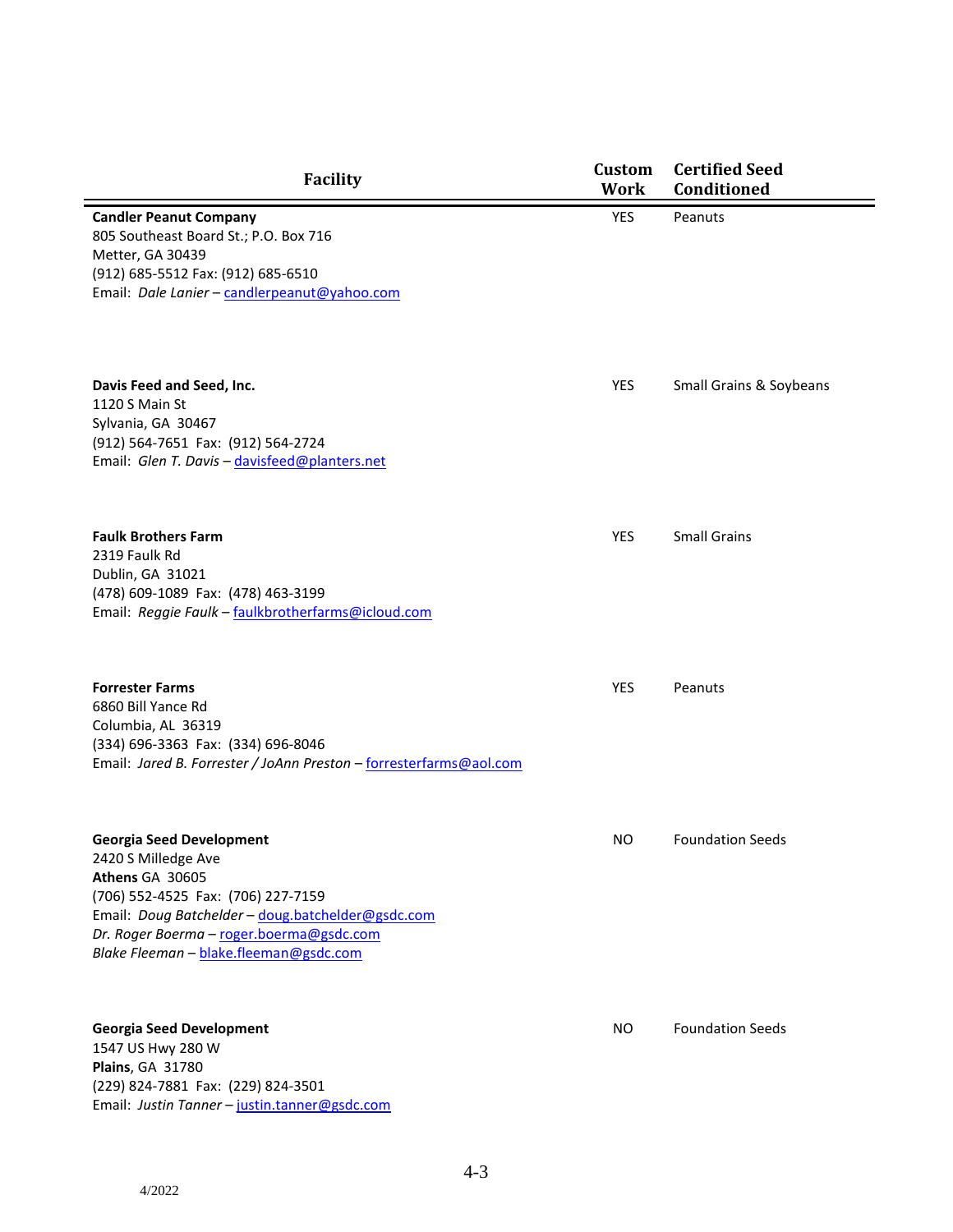| <b>Facility</b>                                                                                                                                                                                                                  | <b>Custom</b><br><b>Work</b> | <b>Certified Seed</b><br>Conditioned |
|----------------------------------------------------------------------------------------------------------------------------------------------------------------------------------------------------------------------------------|------------------------------|--------------------------------------|
| <b>GFA Peanut Company, LLC</b><br>1615 W 24th Ave<br>Cordele, GA 31015<br>(229) 273-1686 Fax: (229) 273-0201<br>Email: Richard Crozier - gfapeanut@yahoo.com                                                                     | <b>YES</b>                   | <b>Peanuts &amp; Small Grains</b>    |
| <b>Golden Peanut &amp; Tree Nuts</b><br>42 N Ellis St<br>Camilla, GA 31730<br>(229) 336-0785 Fax: (229) 336-5776<br>Email: Ricky Hartley - ricky.hartley@goldenpeanut.com                                                        | <b>NO</b>                    | Peanuts (treating only)              |
| <b>Golden Peanut &amp; Tree Nuts</b><br>577 W King St<br>Headland, AL 36345<br>(334) 693-2721 Fax: (334) 693-3919<br>Email: John Songer - john.songer@goldenpeanut.com<br>Reed Rogers - reed.rogers@goldenpeanut.com             | <b>NO</b>                    | Peanuts (treating only)              |
| <b>Golden Peanut &amp; Tree Nuts</b><br>577 W King St<br>Headland, AL 36345<br>(334) 693-2721 Fax: (334) 693-3919<br>Email: Reed Rogers - reed.rogers@goldenpeanut.com<br>Emmanuel Bankston - emmanuel.bankston@goldenpeanut.com | NO                           | Peanuts                              |
| <b>Ham Peanut Company</b><br>4674 Basswood Rd<br>Greenwood, FL 32443<br>(850) 569-2453 Fax: (850) 569-1173                                                                                                                       | YES                          | Peanuts                              |

Email: *Nell Watford* – [nell@wfeca.net](mailto:nell@wfeca.net)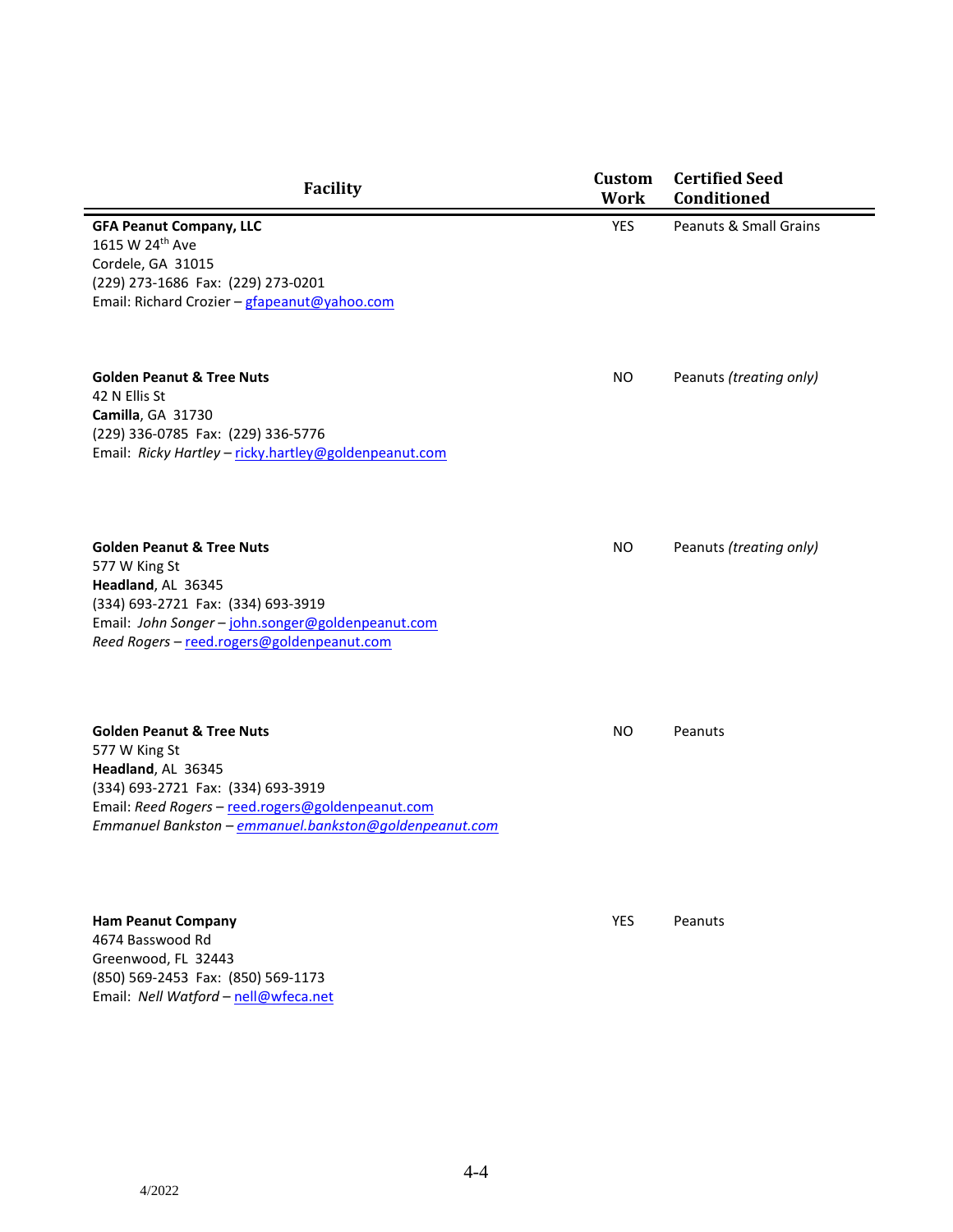| <b>Facility</b>                                                                                                                                                                                                              | Custom<br>Work | <b>Certified Seed</b><br><b>Conditioned</b>                    |
|------------------------------------------------------------------------------------------------------------------------------------------------------------------------------------------------------------------------------|----------------|----------------------------------------------------------------|
| Harrod's Seed Place, Inc.<br>137 Broyden Ave.; P.O. Box 90<br>Ellenton, GA 31747<br>(229) 324-2110 Fax: (229) 324-2110<br>Email: Becky Harrod / Chuck Harrod - harrod59@windstream.net                                       | <b>YES</b>     | Peanuts                                                        |
| Jones Peanut Company, Inc.<br>37 Pearman Rd<br>Chula, GA 31733<br>(229) 382-6896 Fax: (229) 382-7121<br>Email: Luke Fletcher - jonespeanutco@bellsouth.net                                                                   | <b>YES</b>     | Peanuts                                                        |
| <b>Mixon Seed Service</b><br>1113 Pretoria Rd.; P.O. Box 398<br>Newton, GA 39870<br>(229)734-7419    Fax: (229)734-7419<br>Email: Blake Shepard - blake@mixonseed.com<br>Lee Henthorn - lee@mixonseed.com                    | <b>YES</b>     | <b>Small Grains &amp; Soybeans</b>                             |
| Ogletree Seed, Inc.<br>861 Rehoboth Church Rd. Griffin, GA 30224<br>P.O. Box 350, Orchard Hill, GA 30266<br>(404) 535-8510<br>Email: Brian Ogletree - georgiagrassfed@yahoo.com<br>Bobby Ogletree - reogletree@bellsouth.net | <b>YES</b>     | Small Grains, Clover,<br>Soybeans, Lespedeza, Peas<br>& Millet |
| Olam Peanut Shelling Company, Inc.<br>197 Rhodes St; P.O. Box 98<br>Smithville, GA 31787<br>(229) 846-5700<br>Email: Caleb Weaver - caleb.weaver@ofi.com<br>Chad Chandler - chad.chandler@ofi.com                            | NO.            | Peanuts                                                        |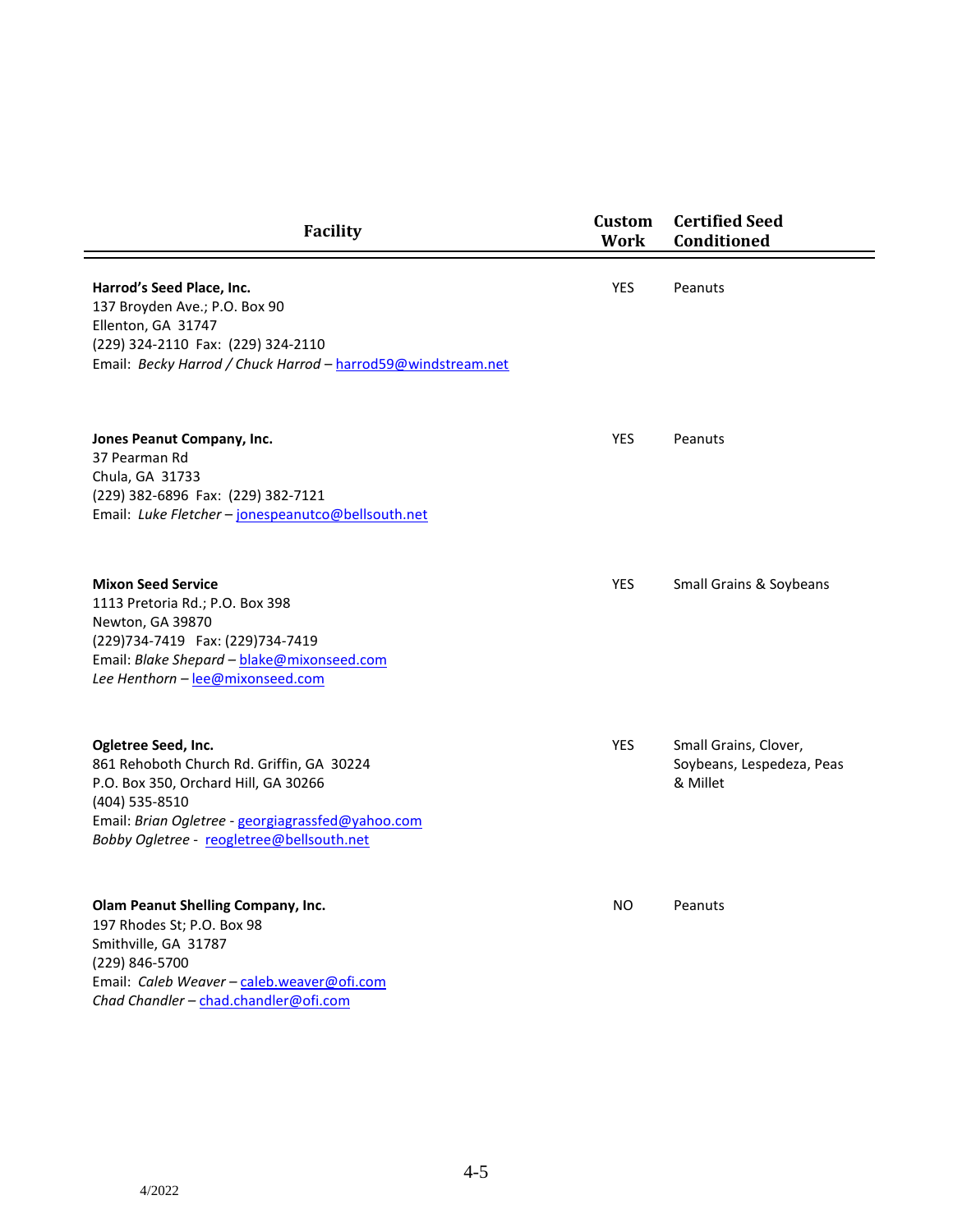| <b>Facility</b>                                                                                                                                                                                                     | <b>Custom</b><br><b>Work</b> | <b>Certified Seed</b><br>Conditioned                   |
|---------------------------------------------------------------------------------------------------------------------------------------------------------------------------------------------------------------------|------------------------------|--------------------------------------------------------|
| Patten Seed Company dba Super Sod<br>1253 Juice Plant Rd<br>Marshallville, GA 31057<br>(478) 967-2257<br>Email: Chris Roquemore - croquemore@supersod.com<br>Caleb Cunard - ccunard@supersod.com                    | <b>NO</b>                    | Centipede & Zoysia                                     |
| Pelt Seed, Inc.<br>6407 Reddoch Rd<br>Grand Ridge, FL 32442<br>(850) 718-7779<br>Email: Pat Pelt - peltseed@gmail.com                                                                                               | <b>NO</b>                    | <b>Bahiagrass</b>                                      |
| <b>Producers Ag Services, LLC</b><br>120 Cobb St.; P.O. 129<br>Davisboro, GA 31018<br>(478) 348-4931 Fax: (478) 348-4933<br>Email: Ray Cobb - cobbray24@gmail.com                                                   | YES                          | Small Grains, Peas, Soybeans<br>& Millet               |
| Quality Gin, Inc.<br>213 Buford St; P.O. Box 70<br>Shellman, GA 39886<br>(229) 679-2161; (229) 679-2242 Fax: (229) 679-2036<br>Email: Tony Lee - modulecotton@yahoo.com<br>Kelli Langford - klangford16@outlook.com | YES                          | Peanuts                                                |
| R & R Seed Farms, Inc.<br>724 Beall Springs Rd<br>Gibson, GA 30810<br>(706) 598-3891 Fax: (706) 598-3903<br>Email: John Raley - rrseeds@att.net<br>Susanne Raley-Guerrant - susanneguerrant@gmail.com               | YES                          | Small Grains, Soybeans,<br>Millet, Clover, & Lespedeza |
| R.L. Cunningham & Sons, Inc.<br>500 Barwick Rd.; P.O. Box 68<br>Quitman, GA 31643<br>(229) 263-4791 Fax: (229) 263-8406<br>Email: Chris Cunningham - chris@cunninghampeanuts.com                                    | YES                          | Peanuts                                                |

*Larry Cunningham* – [larry@cunninghampeanuts.com](mailto:larry@cunninghampeanuts.com)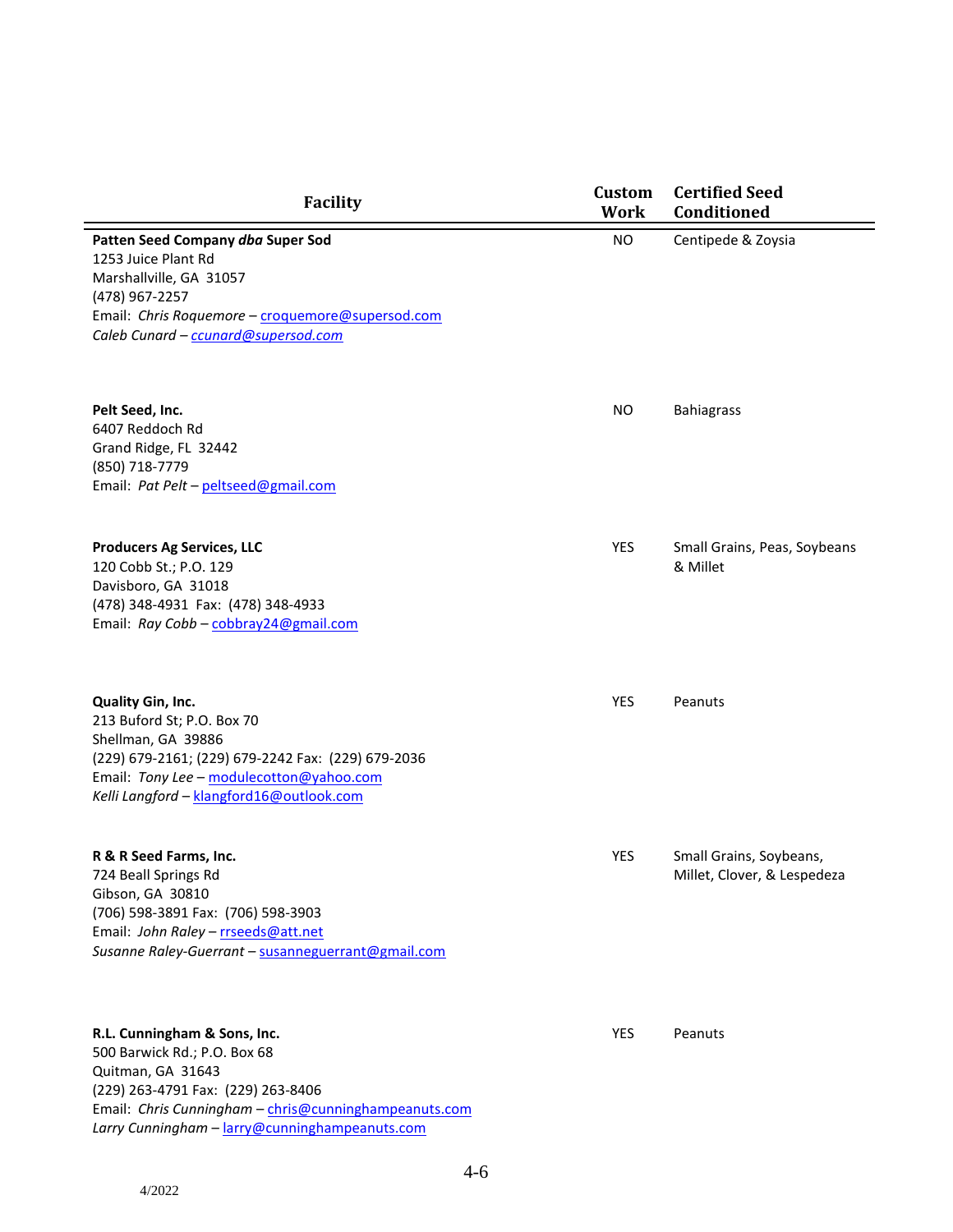| <b>Facility</b>                                                                                                                                                                                                                                           | <b>Custom</b><br><b>Work</b> | <b>Certified Seed</b><br>Conditioned   |
|-----------------------------------------------------------------------------------------------------------------------------------------------------------------------------------------------------------------------------------------------------------|------------------------------|----------------------------------------|
| <b>SALT Peanut Company, LLC</b><br>998 Nicholls Rd<br>West Green, GA 31567<br>(912) 393-3608 Fax: (912) 393-3629<br>Email: Shanon Spivey - saltpeanut@windstream.net<br>Allison Spivey - allison@saltpeanutco.com<br>Brett Meeks - brett@saltpeanutco.com | YES                          | Peanuts                                |
| Seed Cleaning Service, Inc.<br>113 Poole Rd<br>Butler, GA 31006<br>(478) 862-2991<br>Email: Thomas H. Smith - seedcleaning@pstel.net                                                                                                                      | YES                          | <b>Small Grains &amp; Bahiagrass</b>   |
| <b>Sessions Company, Inc.</b><br>801 N Main St.; P.O. Box 311310<br>Enterprise, AL 36330<br>(334) 393-0255 Fax: (334) 393-0240<br>Email: Matthew Windham - mwindham@sessionspeanuts.net                                                                   | <b>NO</b>                    | Peanuts                                |
| <b>Shann Peanut Company</b><br>15247 Bowens Mill Rd<br>Ambrose, GA 31512<br>(912) 359-3203 Fax: (912) 359-2446<br>Email: Jacob Whitaker - jacobshannpeanut@gmail.com                                                                                      | YES                          | Peanuts                                |
| Shiloh Farms, Inc.<br>1671 Little McCall Rd.; P.O. Box 430<br>Guyton, GA 31312<br>(912) 658-5515<br>Email: Bruce Redmond - redmondbruce@yahoo.com                                                                                                         | YES                          | Small Grains, Bahiagrass &<br>Soybeans |
| <b>Suttons Mill, LLC</b><br>2744 Edison Hwy<br>Coleman, GA 39836<br>(229) 768-2669 Fax: (229) 768-2896<br>Email: Ben Hattaway - hattaway100@windstream.net                                                                                                | YES                          | <b>Small Grains</b>                    |